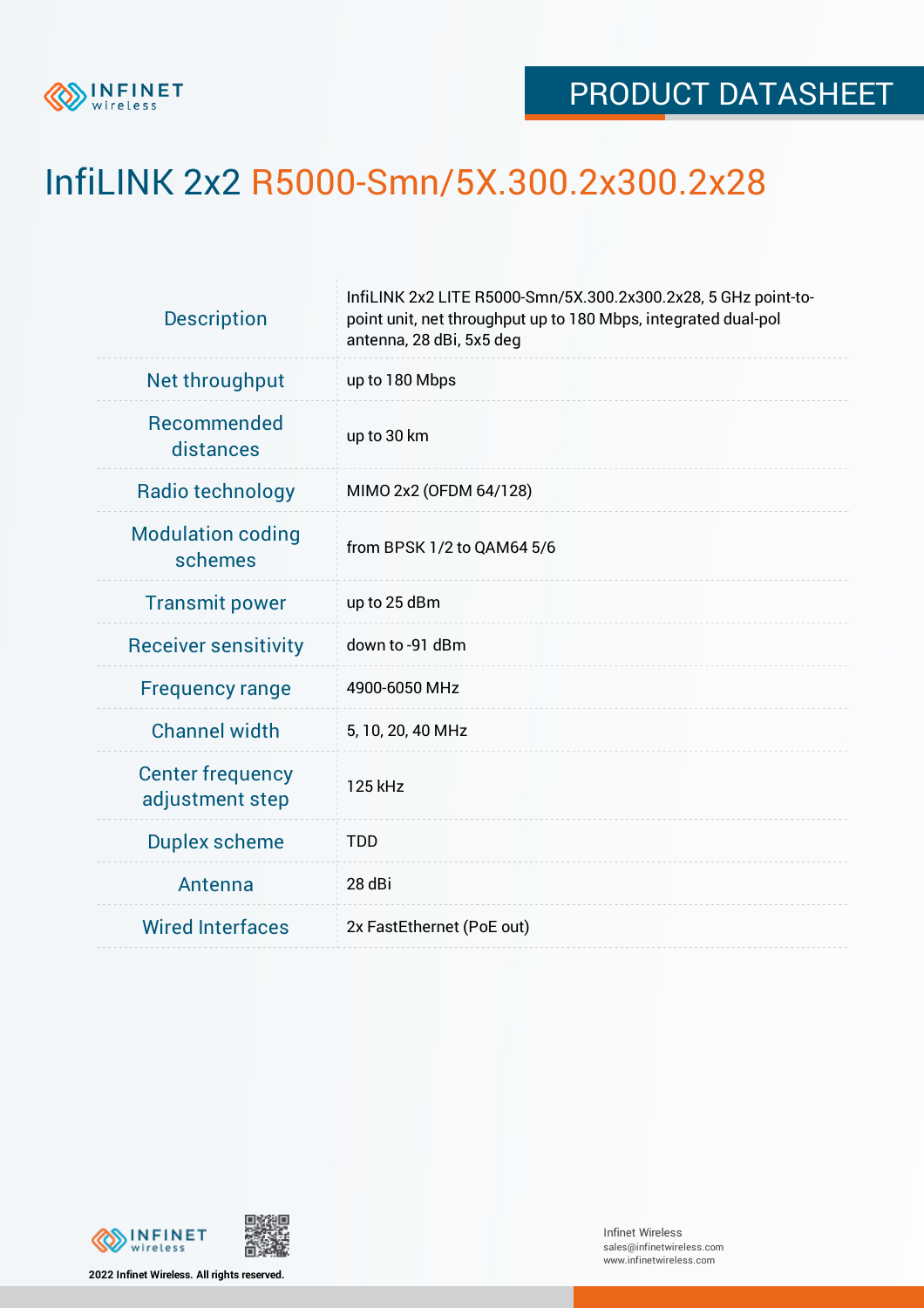

## PRODUCT DATASHEET

## InfiLINK 2x2 R5000-Smn/5X.300.2x300.2x28

| <b>Consumption</b>         | up to $15W$                                                                                                                                                                                                                                                                                                                       |                     |                       |                          |              |                 |  |  |
|----------------------------|-----------------------------------------------------------------------------------------------------------------------------------------------------------------------------------------------------------------------------------------------------------------------------------------------------------------------------------|---------------------|-----------------------|--------------------------|--------------|-----------------|--|--|
| <b>Power options</b>       | 110-240 VAC @ 50/60 Hz, +956 VDC                                                                                                                                                                                                                                                                                                  |                     |                       |                          |              |                 |  |  |
| <b>Outdoor Unit (ODU)</b>  | 600 x 600 x 68 mm, 5.8 kg                                                                                                                                                                                                                                                                                                         |                     |                       |                          |              |                 |  |  |
|                            |                                                                                                                                                                                                                                                                                                                                   |                     |                       |                          |              |                 |  |  |
| <b>Part Number Options</b> | Prefix<br>R5000-                                                                                                                                                                                                                                                                                                                  | Freq.<br>Band<br>5X | <b>Bitrate</b><br>300 | Output<br>Power<br>2x300 | Ant.<br>2x28 | Capacity<br>300 |  |  |
| <b>Part Number Example</b> | Smn<br>R5000-Smn/5X.300.2x300.2x28                                                                                                                                                                                                                                                                                                |                     |                       |                          |              |                 |  |  |
| <b>Packing List</b>        | - Outdoor unit R5000-Smn/5X.300.2x300.2x28 - 1 pcs.<br>- Power Supply IDU-CPE(48V) - 1 pcs.<br>- Power Cord - 1 pcs.<br>- Cable Gland - 2 pcs.<br>- Standard RJ-45 connector - 2 pcs.<br>- Shielded RJ-45 connector - 1 pcs.<br>- RJ-45 Plug Cap - 1 pcs.<br>- MONT-KIT-85S Mounting kit - 1 pcs.<br>- Quick Start Guide - 1 pcs. |                     |                       |                          |              |                 |  |  |



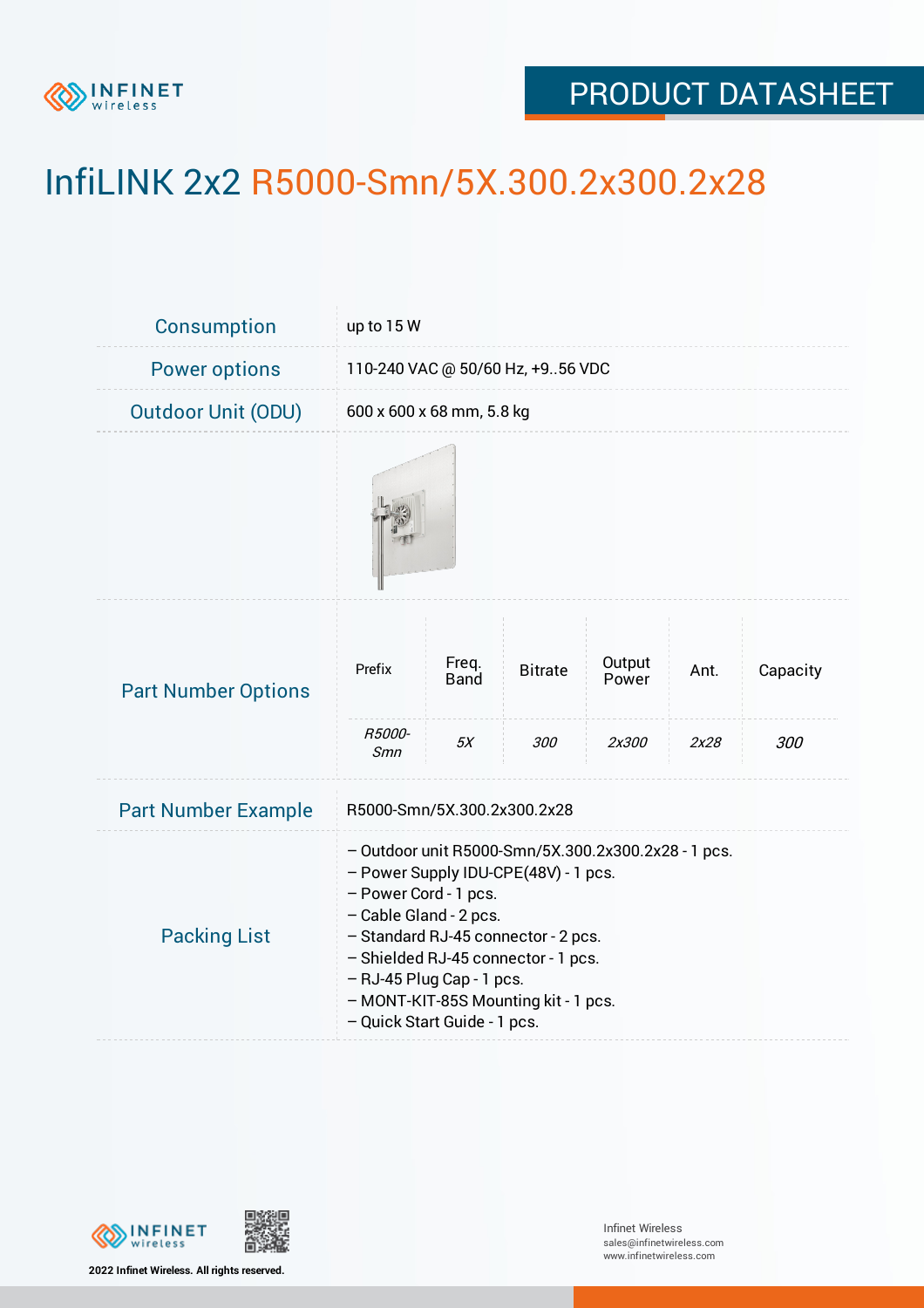

### PRODUCT DATASHEET

# InfiLINK 2x2 R5000-Smn/5X.300.2x300.2x28

### Features

#### **RADIO**

- **Voice/RTP Aware Superpacketing**
- **DFS**
- **Automatic Bitrate Control** Þ
- Þ **Automatic Transmit Power Control**
- ь **TDD synchronization using AUX-ODU-SYNC (excluding Smn/Lmn)**
- **Spectrum Analyzer mode** ۰
- **Channel testing tools** ١

#### **NETWORKING**

- **Ethernet-over-IP and IP-over-IP tunneling**
- Þ **ARP protocol support**
- ۱ **MAC/IP filtering**
- Þ **Full-fledged 2nd layer switch**
- Þ **RIPv2 / OSPFv2 /static routing**
- **L2/L3 Firewall** Þ
- **NAT (multipool, H.323-aware)** Þ
- Þ **DHCP client/server/relay**

#### **MANAGEMENT FEATURES**

- **Various Management Protocols: HTTP, HTTPS, Telnet, SSH, SNMP v1/2c/3 (MIB-II and proprietary MIBs)**
- **Graphical User Interface**
- **LED Indication: power status, wireless and wired link status, signal level**
- **Antenna alignment tool**
- ٠ **Automatic software update**
- **Online monitoring with proprietary EMS InfiMONITOR.**

#### **QUALITY-OF-SERVICE**

- **17 priority queues**
- **IEEE 802.1p support**
- **IP TOS / DiffServ support**
- ٠ **Full voice support**
- **Traffic limiting (absolute, relative, mixed)** ٠
- **Traffic redirection**